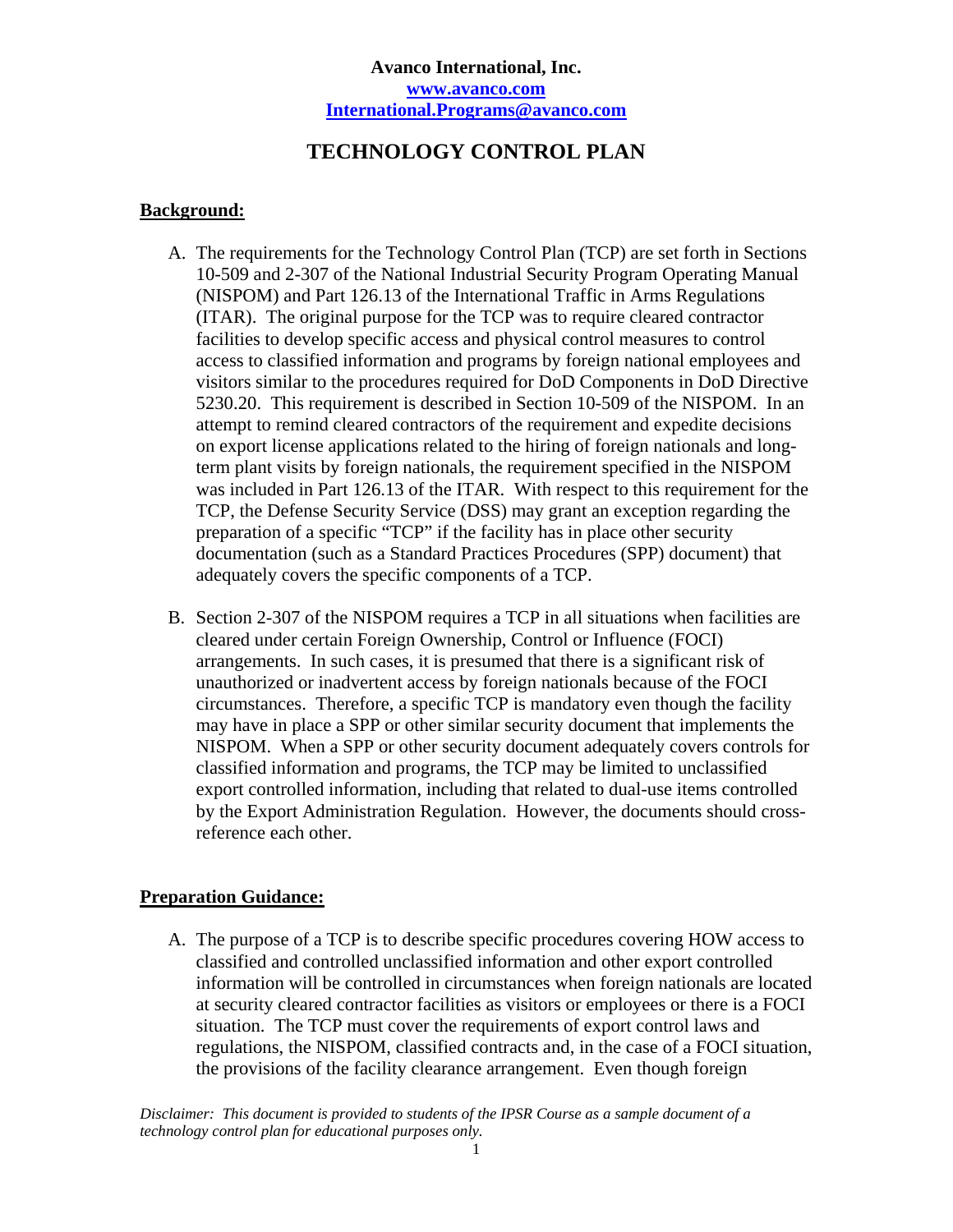nationals who are "protected individuals" may be given access to unclassified export controlled information pursuant to the ITAR and Export Administration Regulation (EAR), the TCP must still address such persons since they are not eligible for access to classified information (except in limited circumstances pursuant to a Limited Access Authorization (LAA) which has been approved pursuant to DoD 5200.2-R and the NISPOM). In such cases, access under the LAA will be restricted to specified classified information and limited to a specified government program or project; therefore, access to other information must be controlled. Their access to certain controlled unclassified information (e.g., privacy information, another company's proprietary information) also is restricted unless the consent of the person (for privacy information) or originator is obtained.

- B. It is not necessary or desirable to repeat the requirements that are stated in the NISPOM or the export control regulations except where necessary to emphasize a particular requirement. The facility security and export control officials must be thoroughly familiar with the specific security and export control requirements, and it is they, in the first instance, who are responsible for monitoring enforcement.
- C. It is not necessary to prepare a TCP for each foreign national visitor or employee. Access authorizations and restrictions for individual situations can be prepared and appended to a single, generic TCP (or SPP).
- D. Even if a facility's internal security procedures documentation (e.g., SPP)) might fully cover the requirements that are to be addressed in a TCP, and DSS determines that a separate TCP is not necessary, it would be preferable that the TCP requirements be included in a separate annex to the SPP or other document so that the guidance can be removed, merged with guidelines on information access authorizations and restrictions, and provided to the foreign national visitor or employee and co-workers. This also will facilitate compliance with the ITAR provision dealing with the submission of a copy of the TCP with requests for licenses for foreign national visitors and employees by cleared companies.
- E. The TCP guidance and the information access authorizations and restrictions must be provided to each foreign national visitor or employee, as well as co-workers, and they must acknowledge their receipt and understanding of the requirements.

#### **TCP Content:**

See attached recommended Prototype.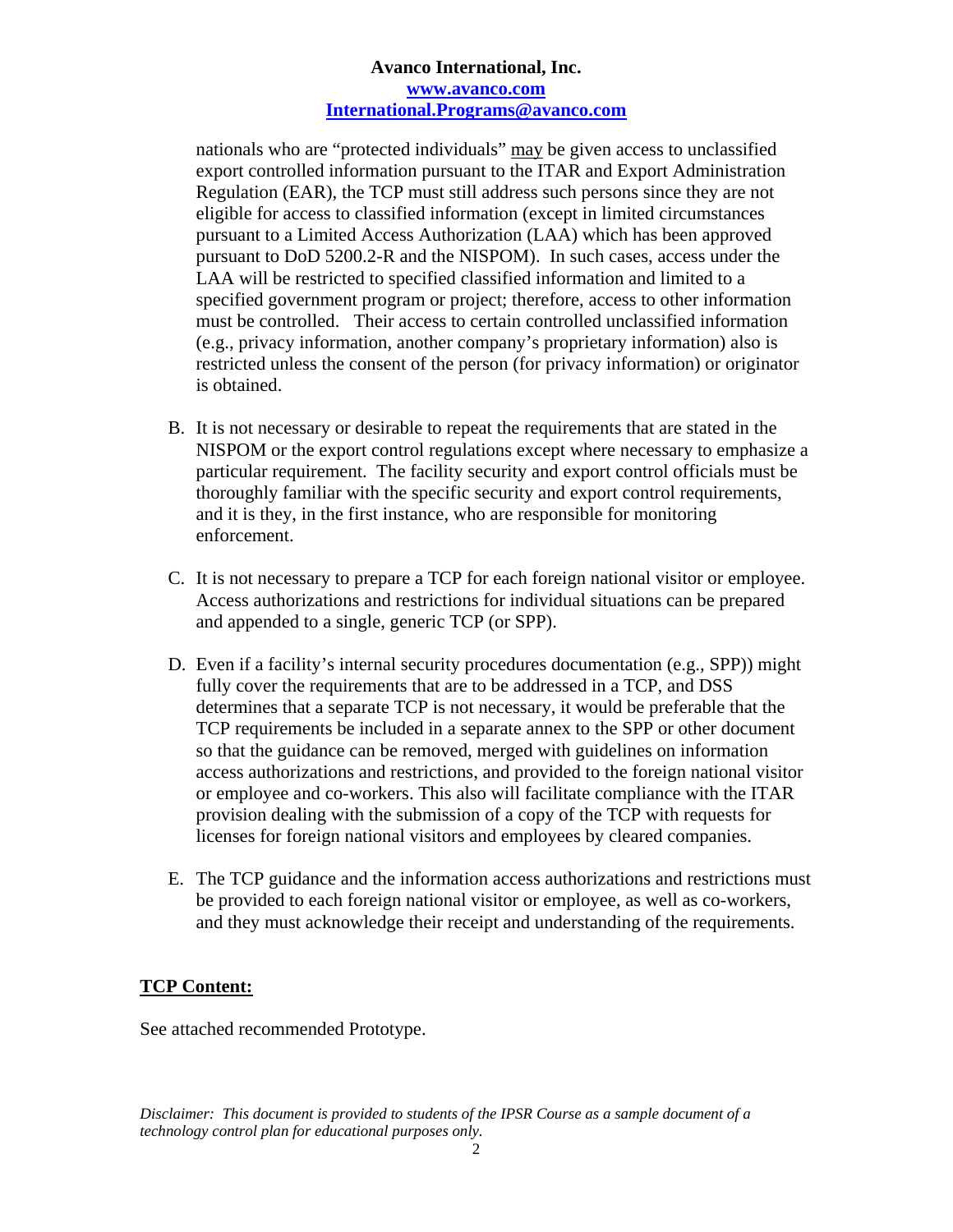## **TECHNOLOGY CONTROL PLAN (Prototype)**

**1. PURPOSE.** The purpose of this Technology Control Plan (TCP) is to prescribe the access controls and protective security measures necessary to preclude unauthorized access by foreign national visitors and employees to classified information and controlled unclassified information and other unclassified export controlled information that are furnished to or generated by [insert name of company] or its employees. This TCP implements the requirements of Section 10-509 of the National Industrial Security Program Operating Manual (NISPOM) and Part 126.13 of the International Traffic in Arms Regulations (ITAR) (22 CFR 120-130). (**GUIDANCE:** If the company is cleared under a FOCI arrangement, add: "This TCP also satisfies the requirement of Section 2- 307 of the NISPOM with regard to companies cleared under a (identify the FOCI arrangement)." The pertinent requirements of the FOCI arrangement may be summarized)

**2. APPLICABILITY.** This TCP is applicable to all officers, directors and employees of the Company, including part-time and temporary employees. It shall be made binding on subcontractors, consultants, advisors, agents and other such representatives of the Company through contract provisions.

# **3. DEFINITIONS.**

- a. Alien. Any person who is not a citizen or national of the United States (8 U.S.C. 1101). (See also "Foreign National", below).
- b. Defense Article. Any item or related technical data designated as a defense article in Part 121 of the International Traffic in Arms Regulations (ITAR)
- c. Controlled Unclassified Information (CUI). For the purpose of this TCP, unclassified information to which access or distribution controls are applied in accordance with national laws and regulations. For the United States, CUI is unclassified information that is exempt from public disclosure under the provisions of the Freedom of Information Act. When used in connection with government contracts, the contracting agency must mark the information when it is provided to the contractor, and include in the contract instructions to the contractor for identifying and marking such information that may be generated under the contract.
- d. Export. For the purpose of this TCP, sending or taking export controlled articles outside the United States or the transfer or disclosure of export controlled articles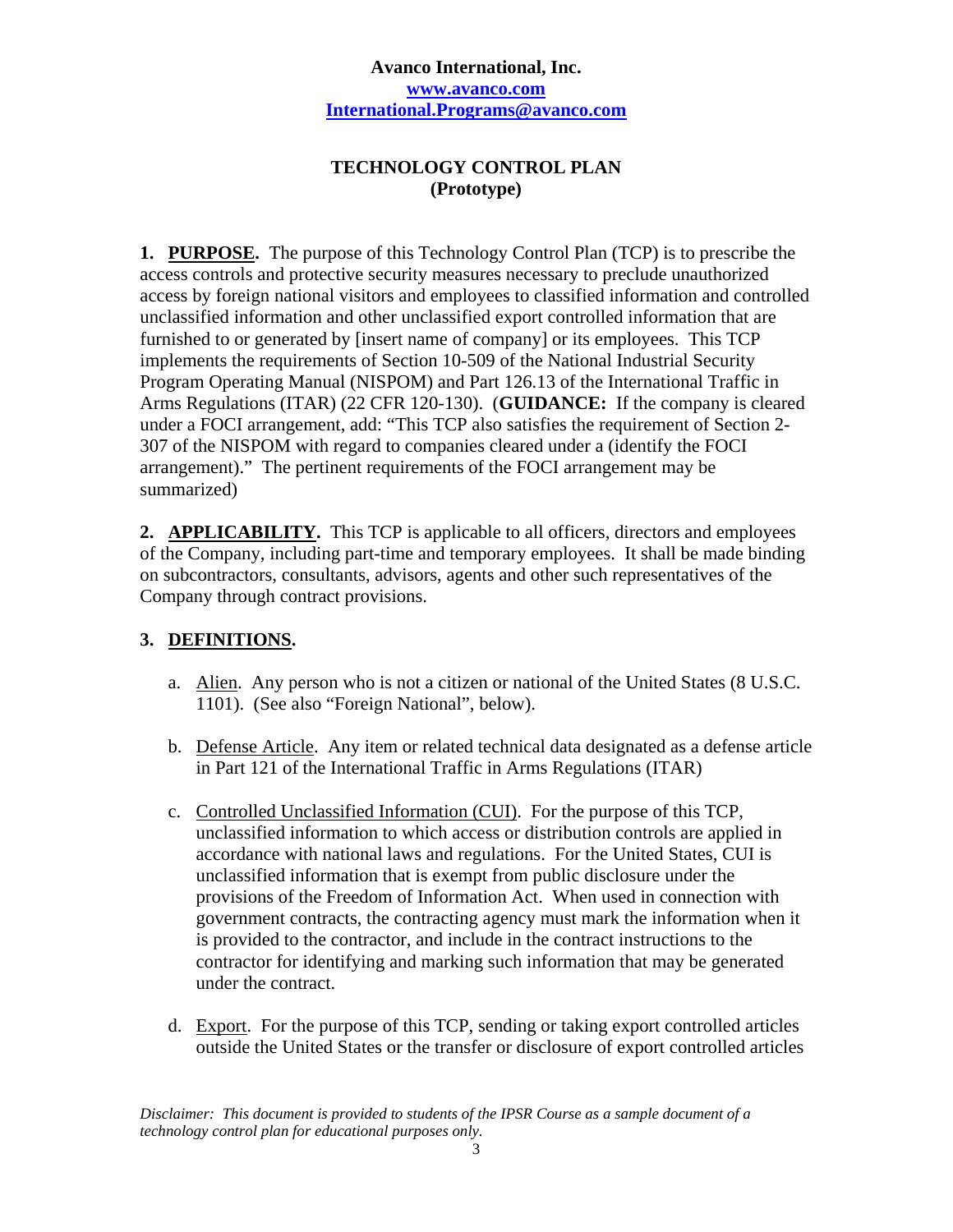or technical data to a foreign person by any means, whether in the United States or abroad (22 CFR 120.17).

- e. Export Controlled Information. For the purposes of this TCP, any knowledge that is subject to export controls pursuant to the International Traffic in Arms Regulations or the Export Administration Regulations.
- f. Foreign National. Any person who is not a citizen or national of the United States (8 U.S.C. 1101).
- g. Foreign Person. For the purpose of this TCP, a foreign person is any natural person who is not a protected individual as defined in 8 U.S.C. 1324b. A Foreign Person also is any corporation, business association, partnership, society, trust, or any other entity, organization, or group that is not incorporated or organized to do business in the United States; and any international organization or a foreign government, and any agency or subdivision of a foreign government, as defined in 22 CFR 120.16.
- h. Lawfully Admitted for Permanent Residence. The status of having been lawfully accorded the privilege of residing permanently in the United States as an immigrant, in accordance with the immigration laws, such status not having changed (8 U.S.C. 1101). (**Note:** i.e., "green card holder". Aliens temporarily in the United States with work visas and other foreign nationals who in the United States for temporary purposes, such as students, researchers, military personnel, etc., do not qualify. Pursuant to 8 U.S.C., individuals generally lose their protected individual status, if: (1) after residing in the United States for at least five years, they have not applied for naturalization within six months of their eligibility or (2) they have applied for naturalization, but have not been naturalized within two years of their application. The requirement to declare "intending citizen" status upon entry no longer exists.)
- i. Person. A natural person as well as a corporation, business association, partnership, society, trust, or any other entity, organization, or group including governmental entities (22 CFR 120.14).
- j. Public Domain. Information which is published and which is generally accessible or available to the public through sales at newsstands, through subscriptions which are available without restriction to any individual who desires to obtain or purchase the published information, through second class mailing privileges granted by the U.S. government, at libraries open to the public or from the public can obtain documents, through patents available at any patent office, through unlimited distribution at a conference, meeting seminar trade show or exhibition, generally accessible to the public in the United States, through public release (i.e., unlimited distribution) in any form after approval by the cognizant

*Disclaimer: This document is provided to students of the IPSR Course as a sample document of a technology control plan for educational purposes only.*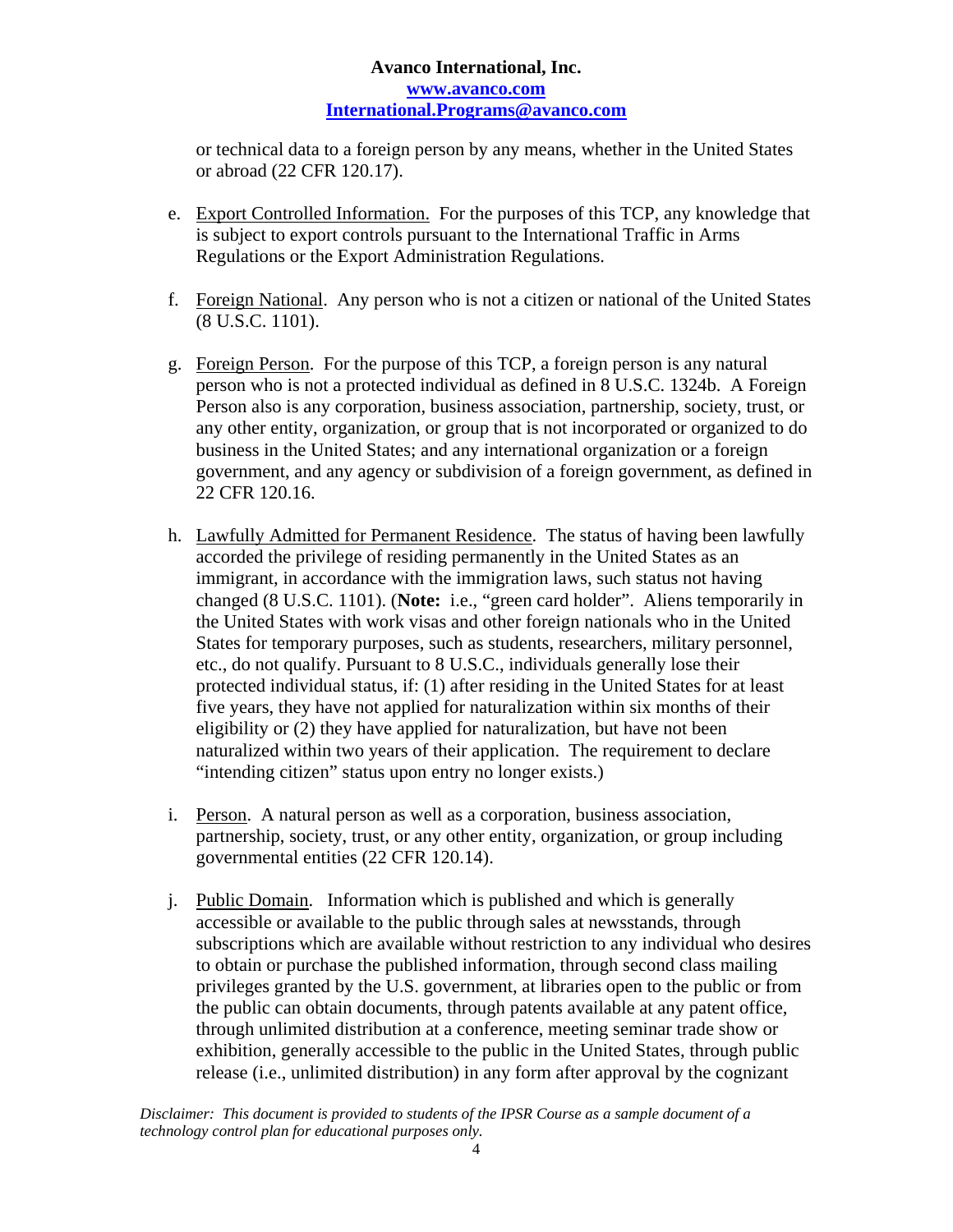U.S. Government department or agency, and through fundamental research in science and engineering at accredited institutions of higher learning in the United States where the information is ordinarily published and shared broadly in the scientific community. Such research will not be considered fundamental research if the institution or its researchers accept other restrictions on the publication of scientific and technical information resulting from the project or activity, or the research is funded by the U.S. government and specific access and dissemination controls protection information resulting from the research are applicable (22 CFR 120.11).

- k. Protected Individual. A citizen or national of the United States; an alien lawfully admitted for permanent residence, an alien lawfully admitted for temporary residence (subject to amnesty provisions of the law), a refugee, or a person admitted for asylum (8 U.S.C. 1324b). (**NOTE:** See NOTE at paragraph h., above.)
- l. Security Assurance. For the purpose of this TCP, a written confirmation by a foreign national's government with respect to access to classified and controlled unclassified information by a foreign national who is a visitor, who is designated as a escort or courier for a classified package or consignment, or who is assigned to a facility as a liaison officer, the person possesses a specified level of personnel security clearance, the person is authorized by his or her government to take possession of or acquire knowledge regarding classified information, and the foreign national's government will ensure that the information will be protected in accordance with applicable security agreements or other requirements specified by the U.S. Government.
- m. Technical Data. Information required for the design, development, production, manufacture, assembly, operation, repair, testing, maintenance, or modification of defense articles. This includes information in the form of blueprints, drawings, photographs, plans, instructions and documentation. It includes classified information related to a defense article, information covered by an invention secrecy order, and software defined in Part 121.8(F) of the ITAR directly related to defense articles. It does not include information concerning general scientific, mathematical or engineering principles commonly taught in schools, colleges, or universities or information in the public domain; or basic marketing information on function or purpose or general system descriptions of defense articles. (In general, knowledge constitutes technical data if it explains "how" or "why" with respect to design, development, production, etc.)
- n. U.S. Person. For the purposes of this TCP, a U.S. person is a natural person who is a lawful permanent resident alien or who is a protected individual as defined in 8 U.SC. 1324b. A U.S. person also is any corporation, business association, partnership, society, trust, or any other entity, organization, or group that is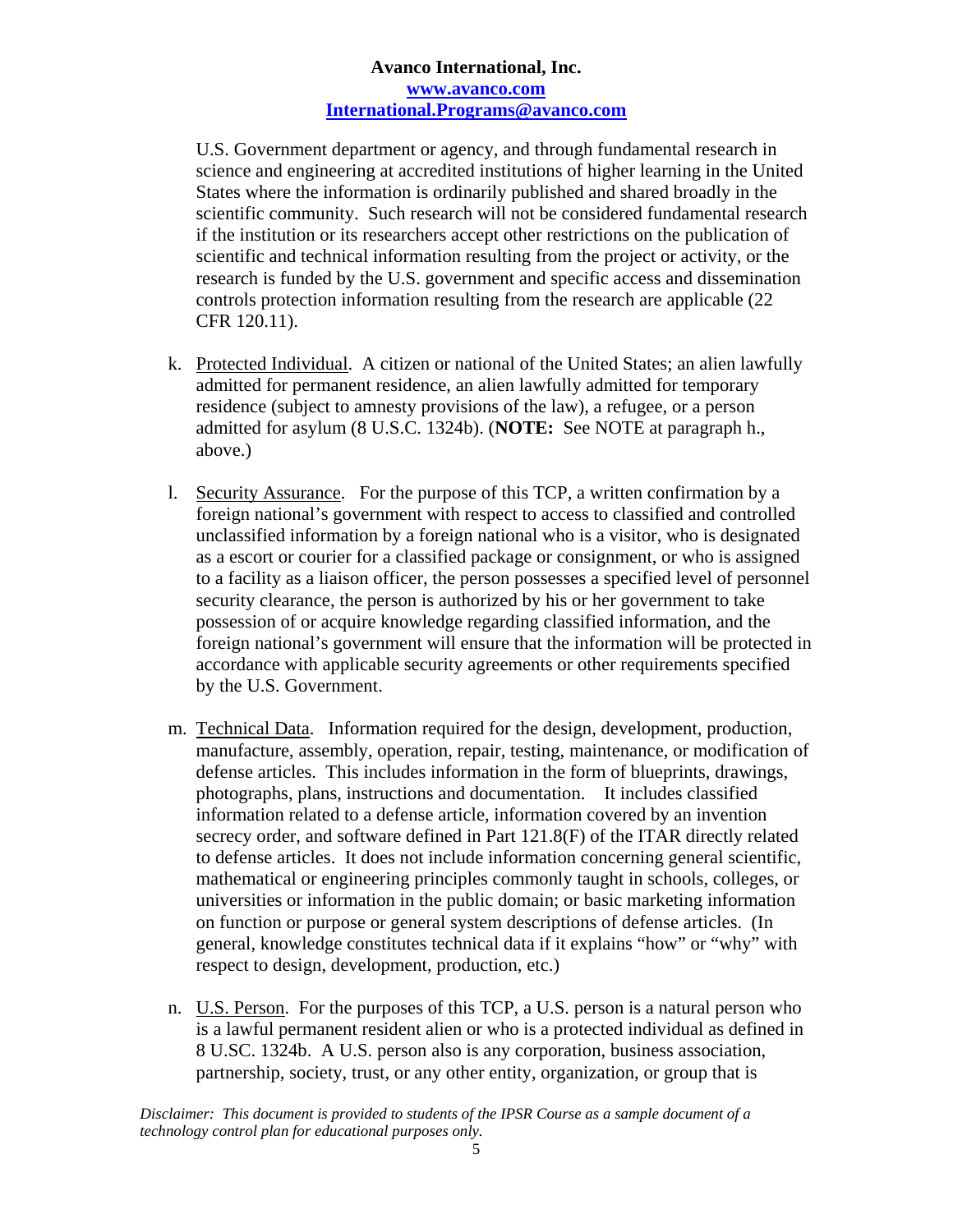incorporated to do business in the United States; and any U.S. federal, state, or local governmental entity (22 C.F.R. 120.15. (**NOTE:** refer to items f., g., and k., above. A foreign national (alien) who is a "U.S. person", but who is not a U.S. citizen or national shall be treated as any other foreign national with regard to their access to classified information.)

**4. RESPONSIBILITIES.** (**GUIDANCE:** This section should identify the facility security officer and the individual who is responsible for coordinating export control and licensing matters, any assistants to those officials who are assigned responsibilities for specific matters (e.g., visit coordination and/or approval), and officers and directors who have security and/or export control oversight responsibilities, and describe their responsibilities. If a company is under FOCI and the clearance arrangement requires a Government Security Committee (GSC), add a description of the composition of the GSC and the roles to be performed by individuals on the GSC.

**5. EXPORT AUTHORIZATION REQUIREMENTS.** (**GUIDANCE:** This

paragraph is particularly pertinent to a FOCI situation. Summarize the company's licensing procedures and the applicability of exemptions. Also, identify the responsible office or position within the company (e.g., "empowered official") and describe its responsibilities or duties with respect to ensuring compliance with the NISPOM and export control regulations.)

**6. EXPORT VIOLATIONS AND CONSEQUENCES.** (**GUIDANCE:** Describe typical export control violations, and Federal and company penalties for violations; emphasize dangers of marketing initiatives, and proposals that may create false impressions that the U.S. Government may be willing to approve a transaction. Include procedures for handling violations. If the TCP is prepared for a FOCI situation, employees should be cautioned regarding potential violations that could occur with respect to visits by individuals representing foreign owners or shareholders, as well as foreign national employees.)

# **7. VISITS AND OTHER CONTACTS WITH FOREIGN NATIONALS.**

(**GUIDANCE:** Describe the company's procedures concerning the application of Chapters 6 and 10 of the NISPOM.)

**a. PLANT VISITS BY FOREIGN NATIONALS.** (**GUIDANCE:** Describe procedures for authorizations, security assurances, oversight responsibility and records. If the company is under a FOCI clearance arrangement, describe any additional internal procedural enhancements required by the arrangement with respect to affiliates of the parent company, records, contact reports, etc; these should appear in the clearance arrangement) (NOTE: A visit authorization that is approved by a U. S. Government agency may constitute an export authorization (to qualify, the authorization must specifically identify the technical data that is authorized for disclosure) if technical data is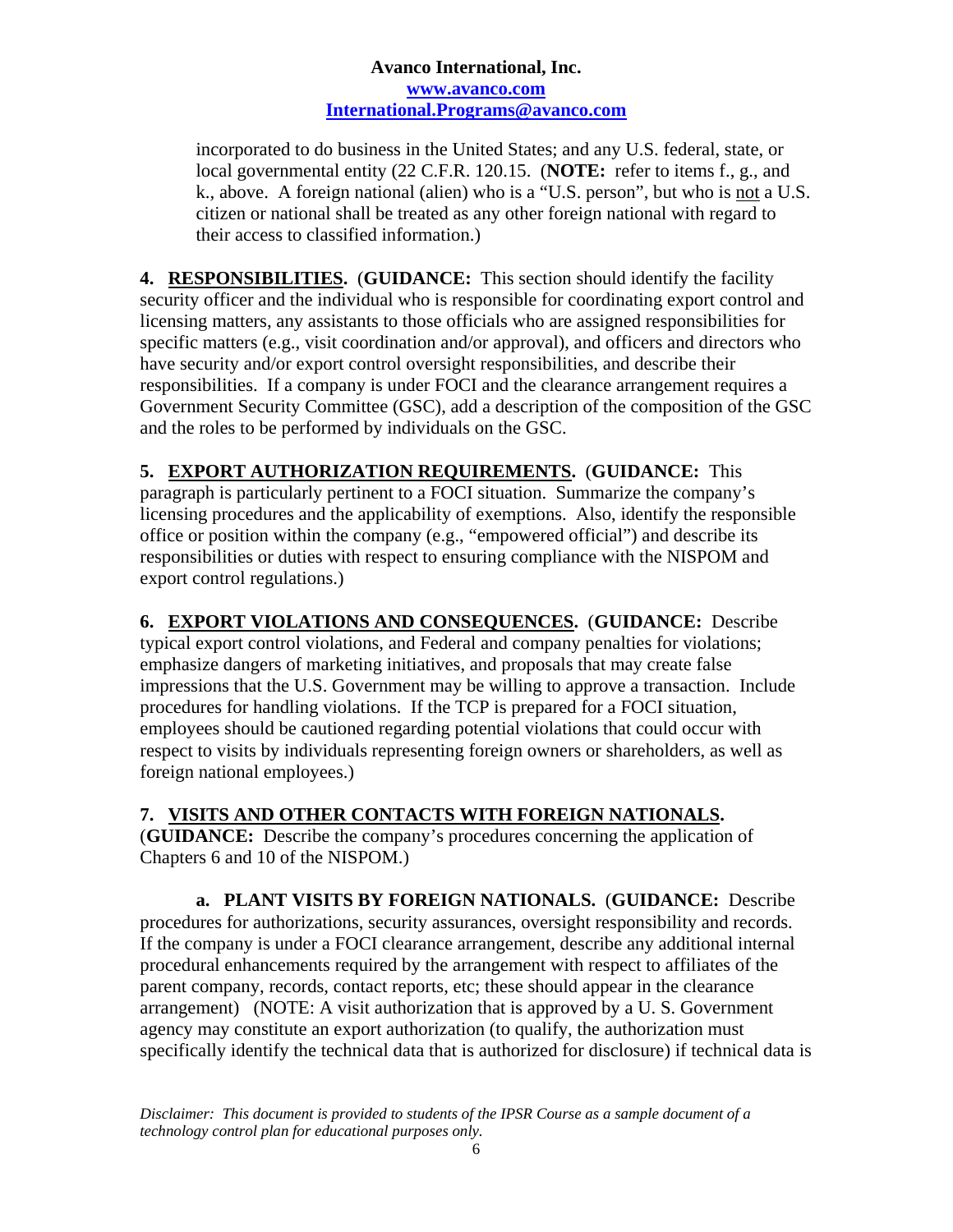divulged; records therefore must be maintained in compliance with the ITAR requirements for export records.)

**b. VISITS BY COMPANY REPRESENTATIVES.** (**GUIDANCE:** Describe procedures for obtaining authorizations and for maintaining records; how to handle visits to other government or contractor facilities by foreign national employees of the company, including those who are protected individuals. Include procedures for notifying the locations to be visited of foreign national employee access authorizations and restrictions.)

**c. OTHER CONTACTS.** (**GUIDANCE:** Describe procedures for controlling the use of e-mail, faxes, telephones, etc., that are necessary to avoid inadvertent exports/disclosures. If cleared under a FOCI arrangement, include any additional requirements prescribed by the arrangement with regard to record keeping and/or reports, including assignment of responsibilities for oversight.)

**d. AREA ACCESS CONTOL AND OVERSIGHT.** (**GUIDANCE:** Describe procedures pertaining to off-limit areas, work segregation, the use of distinctive badges, controls on the use of information systems, such as reproduction machines, e-mail, etc., and the designation of a contact officer/responsible employee to provide oversight and monitor the foreign national's activities within the company.)

**e. ACCESS TO INFORMATION.** (**GUIDANCE:** Describe procedures for identifying specific information and technology that is authorized for access by each foreign national visitor (or group of visitors if present for the same purpose and access is the same) assigned to the facility, e.g., a separate authorization document which may be appended to a generic TCP. This information should be extracted from the applicable visit authorization or license that approved the presence of the visitor or from contract documents, such as a security classification guide, Program Protection Plan, or Program Security Instruction. The contact officer or other designated employee of the company will ensure compliance with regard to specific access, and justify any additional access requirements to be submitted for government approval. This person must be familiar with the pertinent export control and security laws and regulations and all aspects of the TCP.)

 **f. ORIENTATION AND CERTIFICATION. (GUIDANCE:** Describe procedures to ensure that foreign national visitors assigned to the facility on an extended visit authorization are notified of and attest in writing to their understanding of and intent to comply with the TCP requirements, the information access authorizations, restrictions pertinent to their particular situation, and the consequences of any violations of same.)

#### **8. FOREIGN NATIONAL EMPLOYEES.**

*Disclaimer: This document is provided to students of the IPSR Course as a sample document of a technology control plan for educational purposes only.*